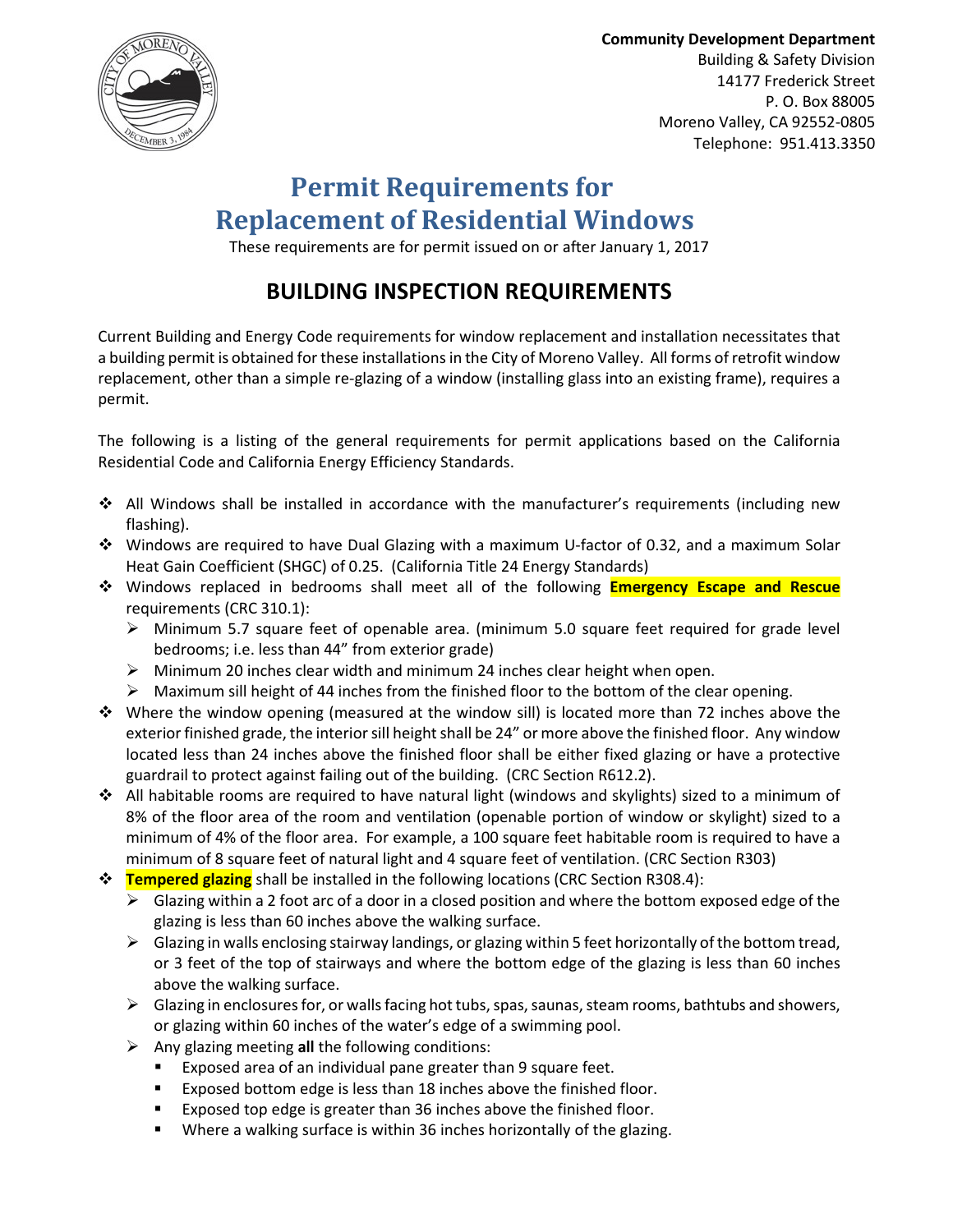

Where required, tempered glazing shall be permanently identified by a manufacture marking that is permanently applied and cannot be removed without being destroyed (e.g. san blasted, acid etched, ceramic fired, laser etched, or embossed). Stickers attached to the window are not sufficient evidence of safety glazing. (CRC Section R308.1)

- > Smoke Alarms to be provided in all sleeping rooms and adjacent hallways, multi-levels, and basements. (CRC Section R314)
- > Carbon Monoxide Alarms to be provided outside each sleeping area in the immediate vicinity of the bedrooms and one on every level of a dwelling unit, including basements. (CRC Section R315)

## PERMIT PROCESS (Retrofit Windows using original window frame)

\_\_\_\_\_\_\_\_\_\_\_\_\_\_\_\_\_\_\_\_\_\_\_\_\_\_\_\_\_\_\_\_\_\_\_\_\_\_\_\_\_\_\_\_\_\_\_\_\_\_\_\_\_\_\_\_\_\_\_\_\_\_\_\_\_\_\_\_\_\_\_\_\_\_\_\_\_\_\_\_

- $\triangle$  A completed permit application either at one of our counters or online.
- Permits shall be issued as an over the counter permit (BOC type of permit).
- Floor plan Provide a floor plan of building showing the size of all rooms, label rooms and provide number and size of windows to be installed.

### INSPECTION PROCESS

Inspections are required: Call for a final inspection by calling 951.413.3350 with your permit number The final inspection shall be scheduled when all of the work is complete.

Acceptance forms (CF-2R ENV-01) or evidence the windows meet a maximum U-factor of 0.32, and a maximum Solar Heat Gain Coefficient (SHGC) of 0.25) will need to be provided to the field inspector at time of inspection. **Stickers/labels from the windows will be sufficient evidence for energy compliance.** 

## PERMIT PROCESS (Additional Windows or Doors and/or Altered Opening Size)

- $\triangle$  A completed permit application either at one of our counters or online.
- $\clubsuit$  Permits shall be issued as an over the counter permit (BOC type of permit).
- ► Detailed site plan (minimum 11 x 17 paper) showing the property lines and all setbacks. This plan shall include the use and size of each room and the size and location header details of each widened existing window and/or proposed new window.
- Floor plan Provide a floor plan of building showing the size of all rooms, label rooms and provide number and size of windows to be installed.

### INSPECTION PROCESS

Two inspections are generally required: A rough frame inspection and a final inspection (when complete).

- $\cdot \cdot$  The rough frame shall be scheduled when the new window is installed or an existing window opening is changed, and before the exterior covering (stucco or siding) is added.
- The final inspection shall be scheduled when all the work is complete.

Acceptance forms (CF ENV-01 or current) or evidence the windows meet a maximum U-factor of 0.32, and a maximum Solar Heat Gain Coefficient (SHGC) of 0.25) will need to be provided to the field inspector at time of inspection. Stickers/labels from the windows will be sufficient evidence for energy compliance.

You may obtain additional information and building permit application by visiting our website at:

#### www.moval.org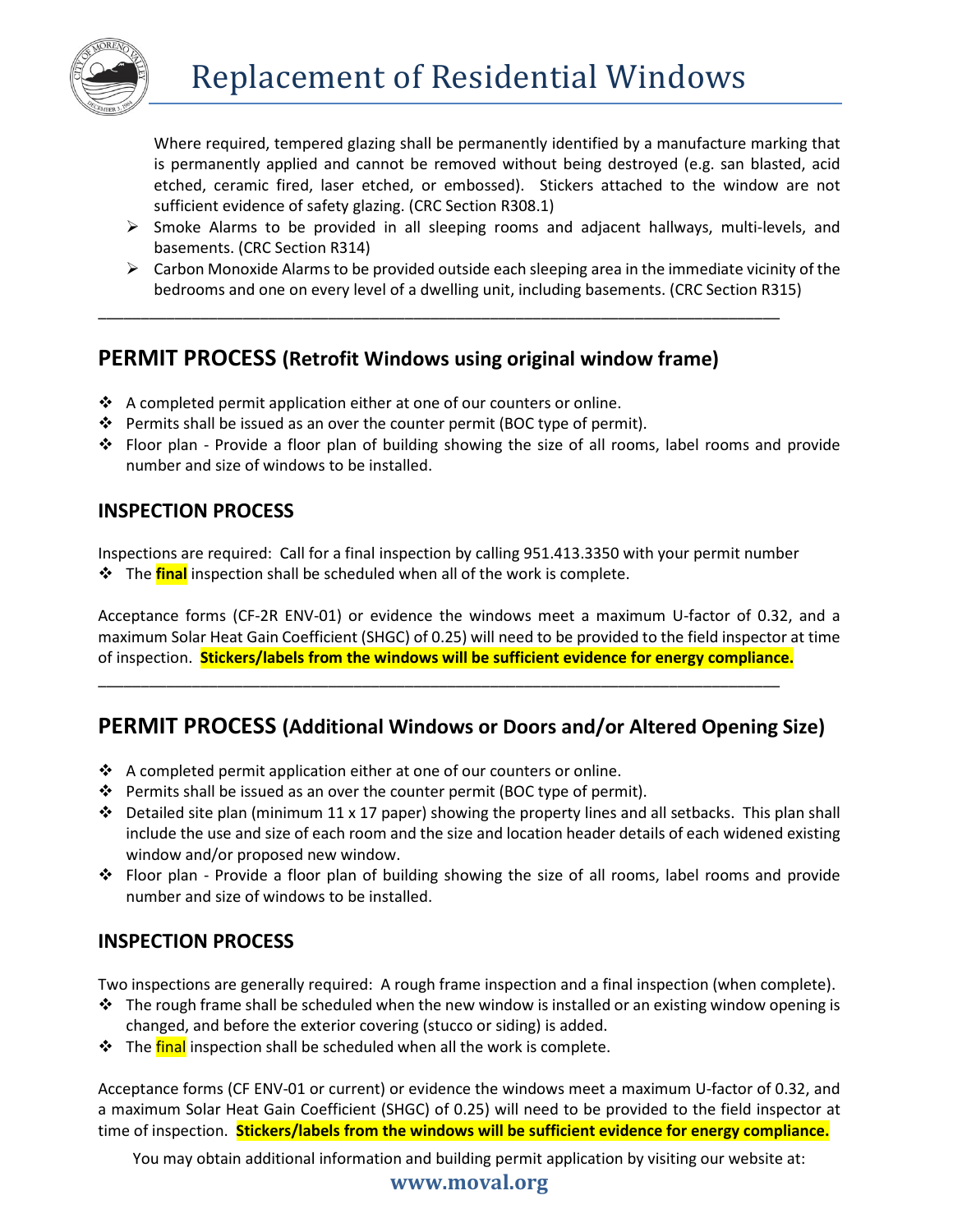

Community Development Department Building & Safety Division 14177 Frederick Street P. O. Box 88005 Moreno Valley, CA 92552-0805 Telephone: 951.413.3350

# BUILDING & SAFETY DIVISION

## EGRESS WINDOW(S) FROM SLEEPING ROOMS

- CODE All work shall comply to the 2016 CA Building Code; Residential Code; and California Energy Code
- **PLANS** Provide a floor plan of building showing the size of all rooms, label rooms and provide number and size of windows to be installed.
- CBC 2406.4 CRC R308.4.2 Window Glazing. Glazing in fixed or operable panels adjacent to a door where the nearest exposed edge of the glazing is within a 24 inch arc of either vertical edge shall be safety glazed (tempered) and when the exposed bottom edge is less than 18 inches above the floor.
- CBC 106 CRC R105 Permits Required. Permit will be required for ALL window change outs as well as Title 24 Energy Calculations.
- CBC 310.4 CRC R310 Egress Window Replacement. Basements and sleeping rooms below the fourth story shall have at least one (1) operable window or door approved for emergency escape or rescue that shall open directly into a public street, public alley, yard or exit court. The emergency door or window shall be operable from the inside to provide a full, clear opening without the use of separate tools. Escape or rescue windows shall have a minimum net clear open able area 5.7 square feet. The minimum net clear open able height dimension shall be 24 inches. The minimum net clear open able width dimension shall be 20 inches. When windows are provided as means of escape or rescue, they shall have a finished sill height not more than 44 inches above floor.
- CEC 150.1 All window change outs in EXISTING STRUCTURE shall be a maximum of 0.25 SHGC [Solar Heat Gain Coefficient] Low Solar and 0.32 U-factor [U-Value]. - Component Package Approach

As required by 2013 Energy Code Section 150.1(c), Table 150.1-A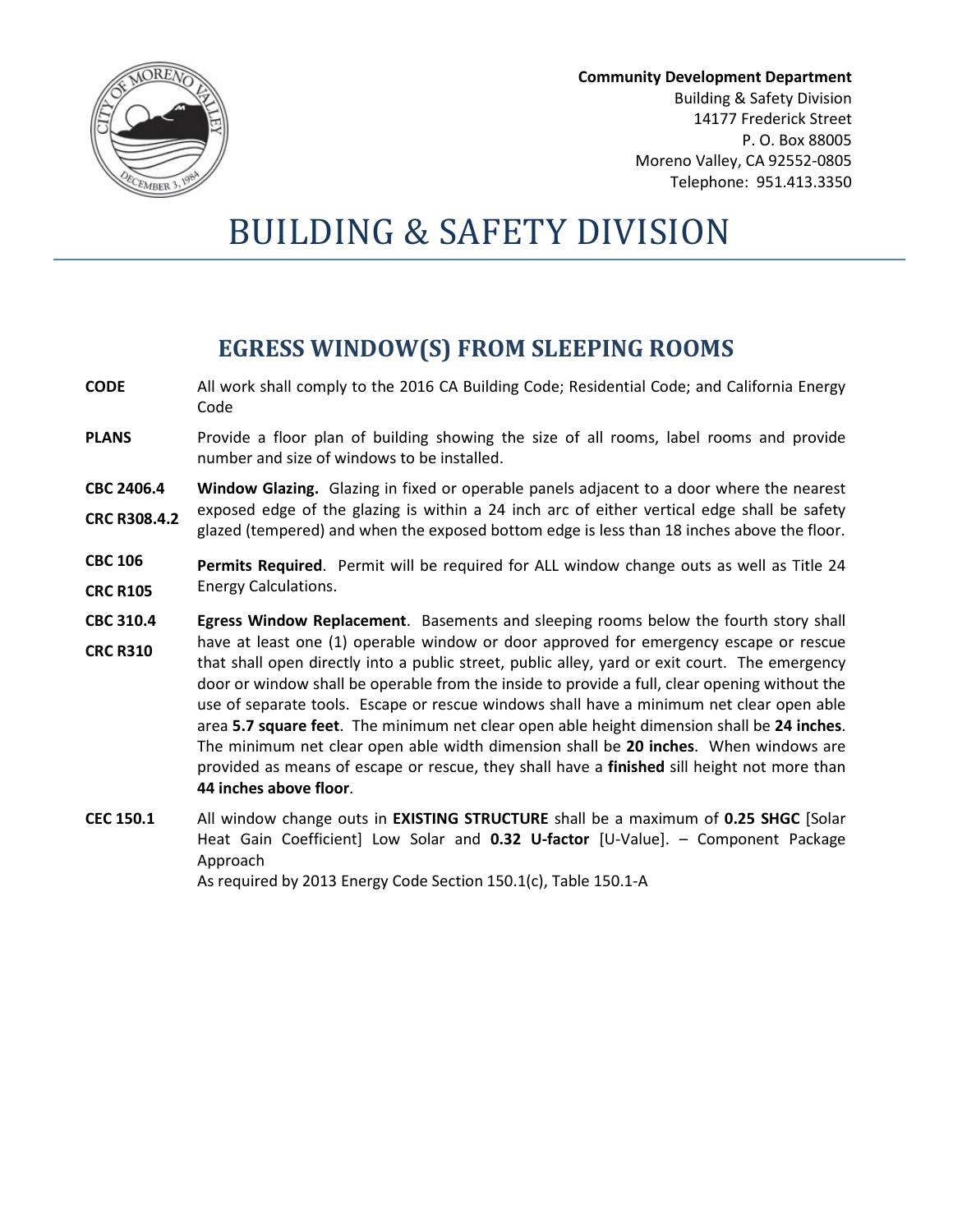

# Samples



Sample Floor Plan



## Emergency Escape Window

You may obtain additional information and building permit application by visiting our website at: www.moval.org